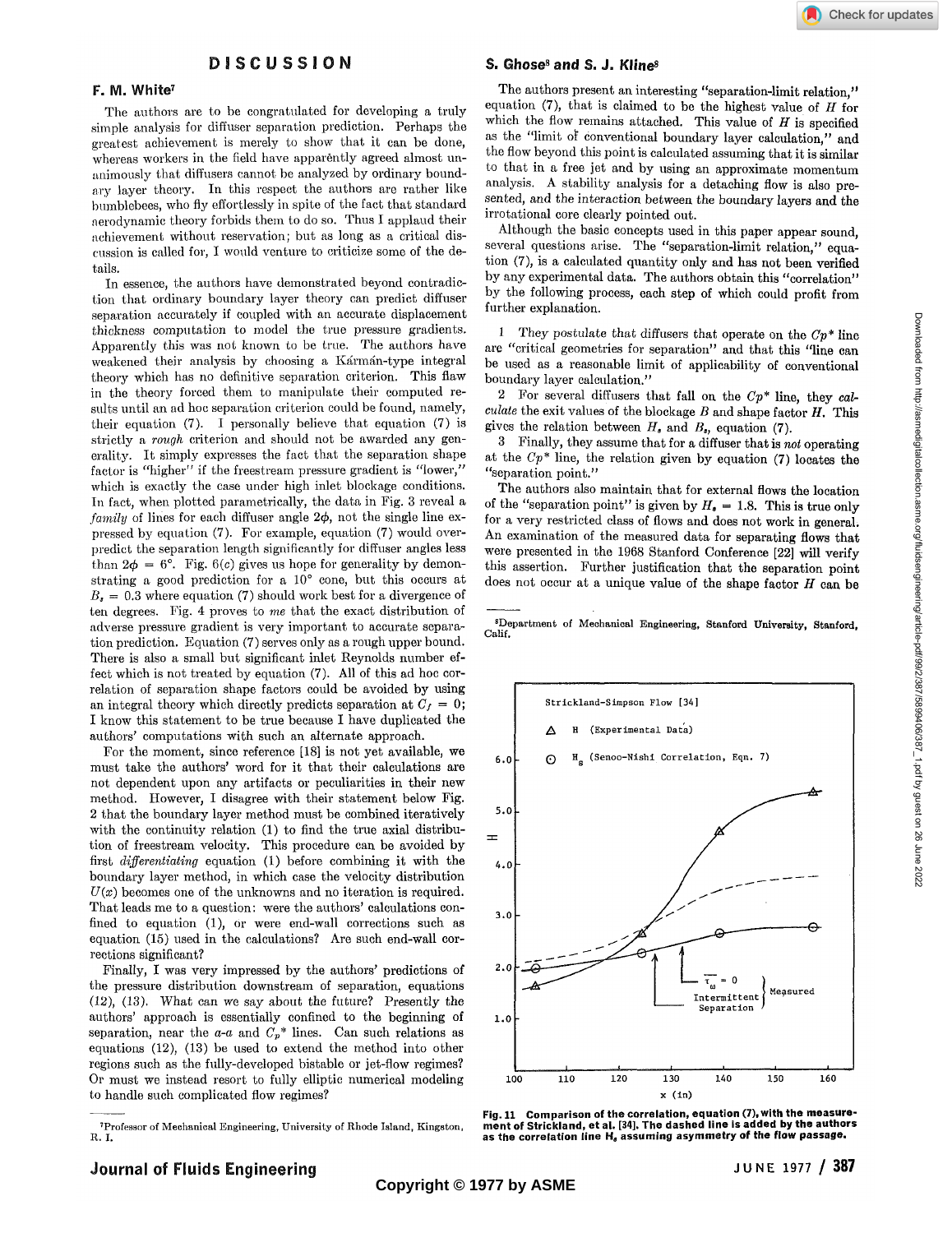In footnote 4 of the present paper, it is claimed that several calculation methods presented at the '68 Conference [1] "correctly predicted experimental distribution of boundary layer" for flows #3200 and #3800. This statement is not correct for *any* separating flows near the zone of detachment. An examination of the attempts to predict the 3800 flow, as well as *all* other separating boundary layers, shows that the typical error in prediction of *H* and *S\** in the separating zone is 40 to 50 percent. This is a result of *a priori* prescription of the pressure gradient, without taking the free-stream interaction explicitly into account.

It is well known [31, 32] that the classical boundary layer calculation method, where the pressure gradient is imposed upon a separating flow, does not produce reasonable predictions in the region near flow detachment. The pressure gradient for detaching flows is the result of strong mutual interaction between the boundary layer and the potential core, and both must be simultaneously calculated. For details see Ghose and Kline [33].

To illustrate the questions raised in the previous paragraphs, we have plotted the data of Strickland and Simpson [34], Fig. 11. The measured values of *H* and the "stall-limit relation," equation (7), are both plotted. The crossover point locates the "stalllimit" at  $x = 117$  in. (2972 mm). The data indicate intermittent separation at  $x = 127$  in. (3226 mm) and time-averaged zero wall shear at  $x = 132$  in. (3353 mm); both of these are well downstream of that given by equation (7). Thus, instead of falling beyond the  $\tau_{\omega} = 0$ , as it should to qualify as a "stalllimit," the Senoo-Nishi equation predicts separation well upstream. We further note that the line of first stall occurs at  $H = 2.9$  instead of the value of 1.8 used by Senoo and Nishi. The discrepancies between these data and the items postulated by the authors need clarification.

A last comment needs to be made regarding the use of the term "separation," which has been used in this paper in three entirely different contexts. It is used to indicate

- 1. boundary layer separation, i.e., flow detachment,
- 2. separated diffusers operating above the *Cp\** line,
- 3. diffusers operating with local *H,* and *B,* values that are greater than those given by equation (7).

Since stall can involve a spectrum of shapes, as noted by the second discusser in [13], these are different phenomena and need not even occur at the same conditions. The use of the same word for all these items is therefore ambiguous and potentially misleading.

To summarize, we reiterate our belief that the proposed procedure can be a useful tool for rapid calculation of zeroth order quantities in stalled diffusers, provided the questions raised in this discussion can be satisfactorily resolved.

## Additional References

31 Bower, W. W., "An Analytical Procedure for the Calcula-tion of Attached and Separated Subsonic Diffuser Flows," AIAA Paper 74-1173, 1974.<br>32 Gerhart, P. M.,

"On Prediction of Separated Boundary Layers with Pressure Distribution Specified," *AIAA J.,* Sept. 1974, pp. 1278-1279.

33 Ghose, S., and Kline, S. J., "Prediction of Transitory Stall in Two-Dimensional Diffusers," Rept. MD-36, Thermosciences Div., Mechanical Eugrg. Dept., Stanford University, Dec. 1976.

34 Strickland, J. H., and Simpson, R. L., "The Separating Turbulent Boundary Layer: An Experimental Study of an Air-foil Type Flow," T.R. WT-2, Thermal and Fluid Sciences Center, S.M.U., Aug. 1973.

## **Authors' Closure**

The authors are grateful to Professor Kline and Mr. Ghose, as well as Professor White for their comments which help to clarify

the involved problems. First of all, the authors want to make it clear that separation which they are concerned with is not a local. three-dimensional, time dependent separation but a global one which directly deteriorates the pressure recovery of diffuser. That is, they want to make a tool which is useful to design a diffuser of maximum pressure recovery. In this paper a local, threedimensional time dependent separation is named "stall" to distinguish it from a global "separation."

It is well known that this kind of separation in diffusers is controlled by "something" in addition to the boundary layer itself and the freestream pressure-gradient. Usually the "something" is assumed as diffuser geometries such as the divergence angle, the length ratio and the area ratio. In this paper the authors propose that the "something" is the local blocakge factor of boundary layer at the section of separation.

Separation-limit relation equation (7) is certainly a calculated quantity, but equation (7) is supported by experimental data as shown in Fig. 4 and Fig. 6. Additionally Fig. 12 deduced from [12] is presented here. In the two pictures of Fig. 12 the circles with an arrow indicate the corresponding points. The top picture shows that the circle is the separation point, while in the bottom picture the circle is just on the line of equation (7).

 $H = 1.8$  is not always the separation limit of boundary layer for external flow. It is just like the transition-Reynolds number of 2,320. In some cases, a pipe flow can be laminar at as high as  $Re = 10,000$ . Similarly, in cases of decelerating flow, a turbulent boundary layer is susceptible to stall and separation at  $H = 1.8$ , but the stall limit of *H* can be higher if the disturbance is very weak and the separation limit of *H* can be even higher if there are stabilizing structures such as adjacent vanes or walls as mentioned in this paper. Most of the experimental data presented in the Stanford Conference and others were secured in



Fig. 12 Comparison of the prediction with experiment on 11.3 deg two-dimensional asymmetric diffuser [12]